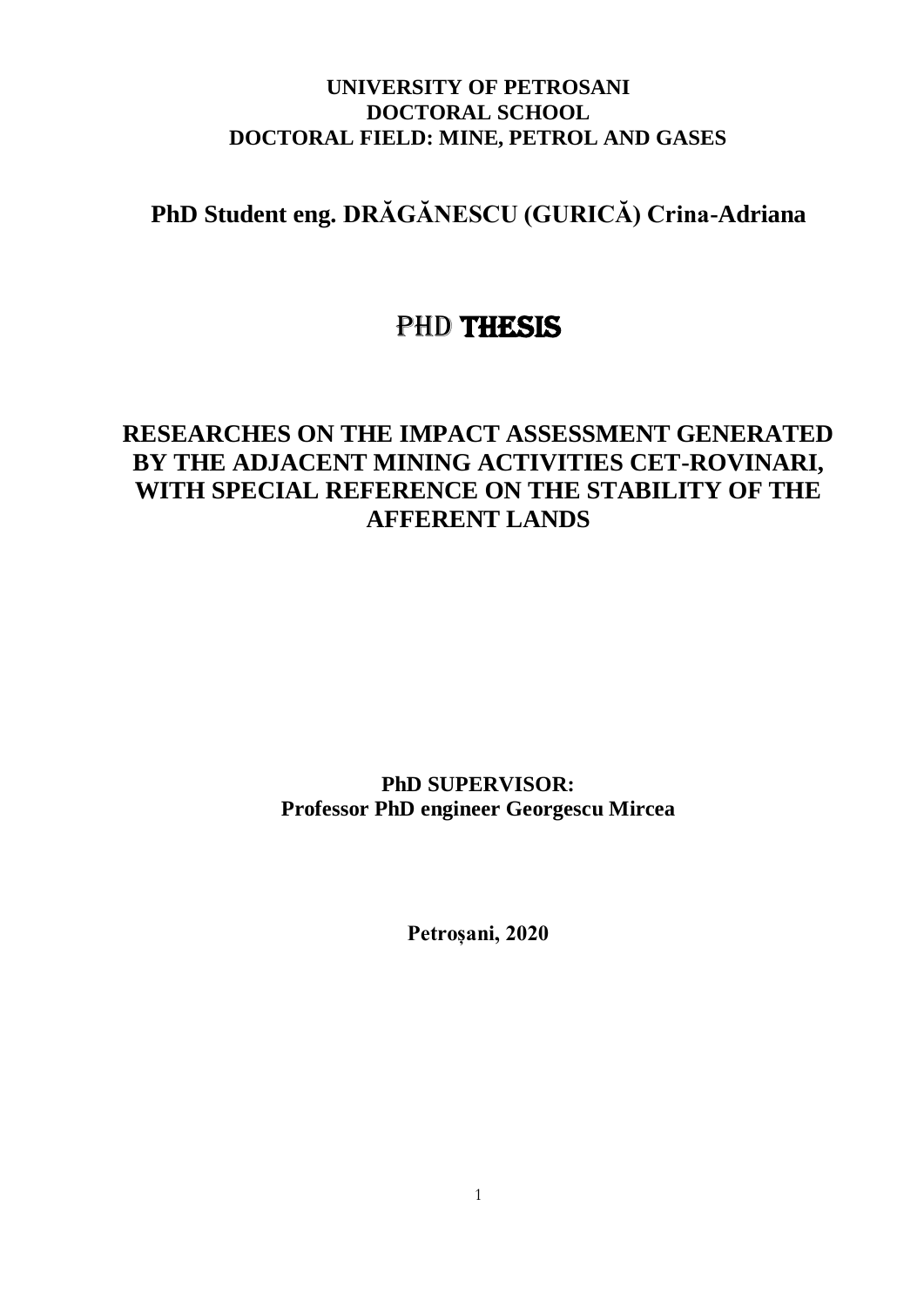#### **CONTENT**

**INTRODUCTION** CHAPTER I. THE GENERAL PRESENTATION OF THE STUDIED AREA I.1. Geographical position of the Rovinari mining basin I.2. Geological-mining characterization of the basin

I.3. Description of coal seams

I.4. Basin hydrology

I.5. Hydrogeology of the basin

I.6. Climate conditions

I.7. Tectonics

I.8. Vegetation and fauna

CHAPTER II. THE CURRENT SITUATION OF THE ENERGY SECTOR IN THE ROVINARI MINING BASIN

II.1. General considerations regarding the energy sector of Gorj county

II.2. Presentation of the Rovinari mining basin

II.3. Presentation of CET Rovinari

CHAPTER III. THE IMPACT OF ENERGY ACTIVITIES IN THE BASIN MINING ROVINARI ON THE ENVIRONMENT

III.1. Pollution generated by mining activities in the Rovinari basin

III.2.PollutiongeneratedbyCETRovinari

CHAPTER IV. ENVIRONMENTAL IMPACT ASSESSMENT OF ENVIRONMENTAL ACTIVITIES IN THE ROVINARI MINING BASIN

IV.1. Overview

IV.2. Theoretical considerations on the methods of environmental impact and risk assessment applied to the energy sector Rovinari

IV.3. Assessment of the environmental impact and risk generated by the mining activities in the Rovinari basin

IV.4. Environmental impact and risk assessment generated by CET Rovinari

IV.5. Conclusions

CHAPTER V. THE GEOTECHNICAL STUDY OF THE LANDS RELATED TO CET ROVINARI V.1. **Overview** 

V.2. Analysis of the interdependence of quarries - power plant - warehouses

V.3. Mineralogical and petrographic characteristics of the lands

V.4. Hydrogeological regime of the analyzed areas

V.5. Geomechanical characteristics of lands

V.6. Analysis of land stability related to CET-Rovinari

CHAPTER VI. LAND STABILIZATION AND REHABILITATION SOLUTIONS

VI.1. General considerations for land investigated

VI.2. Materials, technologies and processes used to stabilize foundation lands

VI.3 Stabilization of land and buildings related to CET Rovinari

VI.4. Stabilization of the Gârla slag and ash depot and its related constructions

VI.5. Ecological reconstruction of land affected by the activity of the energy sector

CHAPTER VII. GENERAL CONCLUSIONS AND OWN CONTRIBUTIONS

VII.1. General conclusions

VII.2. Own contributions

**REFERENCES**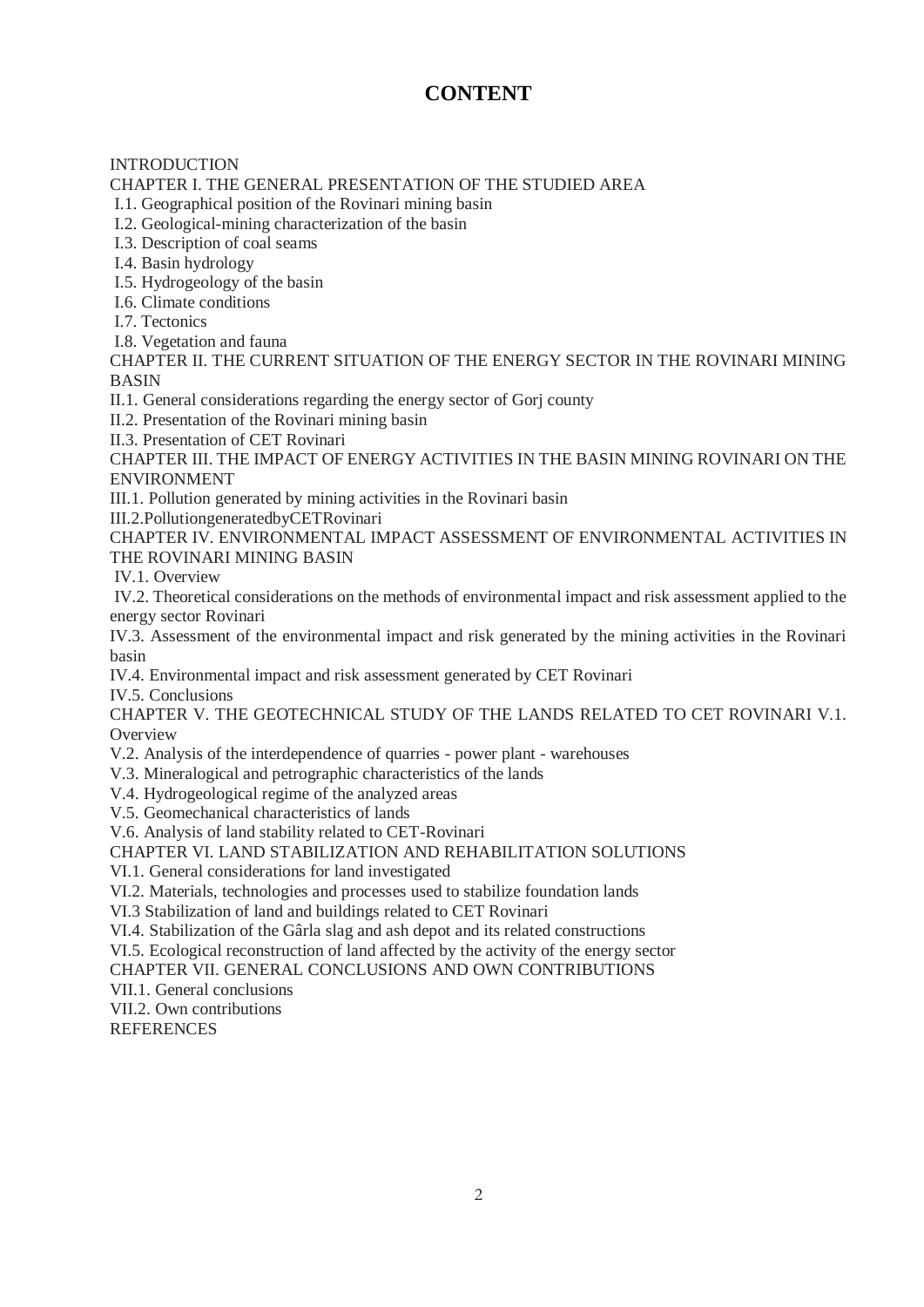#### **Synthesis of the doctoral thesis**

 The doctoral thesis entitled Research on assessing the impact of adjacent mining activities CET-Rovinari, with special reference to the stability of the land structured in seven chapters, highlights the issue of assessing the geotechnical and environmental impacts generated by energy activities in the Rovinari perimeter on land on the location and on those related to the Rovinari thermal power plant.

The Introduction shows the importance of taking such an approach for the safe operation of the energy sector in this area.

Also presented here are the purpose, objectives and research methods that were the basis for the approach to establish the geotechnical and environmental risks generated by such activities and to counteract them.

 *Chapter I The general presentation of the studied area* has as objective the Rovinari mining basin, formed by the quarries Tismana, Roșia, Pinoasa, Peşteana and Rovinari being represented by a flat relief towards the hill, but also hilly parts with strongly fragmented slopes, so a safe premise for the state of instability of inclined surfaces and for functioning as important mobile sources.

The lignite deposit is found here close to the surface and thus, there have been and are, conditions for its exploitation through quarries. The average thickness of a layer varies between 4.0m - 8.0m, with an inclination of up to  $5^0$  presenting corrugations in several directions being developed unevenly. The rocks in the roof and the bed of the lignite layers are generally weakly consolidated, showing extensive erosion or non-sedimentary surfaces. They consist of topsoil in a proportion of 5 - 20%, clays and marls 50 - 70% and sands 5 - 20%.

The physical-geographical conditions of the Rovinari Basin are favorable for the accumulation of significant reserves of groundwater and their permanent renewal. The structure of the hydrographic network is a dentritic, complex, water-bearing one, the water resources being confined in the rivers that have their springs or transit the region. Permanent watercourses have their origin in the mountains, have a high frequency and a periodic torrential course. Secondary watercourses have a non-permanent regime.

From a hydrogeological point of view, the groundwater in the Rovinari Mining Basin is divided into two main categories: groundwater with free level (groundwater) and groundwater under pressure, with ascending level or artesian level.

The Rovinari mining basin is part of the climate group of hills and plateaus, with a temperatecontinental climate, benefiting from a sheltered climate with mild winters and moderate summers.

For most of the year it is under the influence of southern, southwestern and western air masses. In the case of the studied area, the air temperature, as a multiannual average, is around  $10.1^{\circ}$ C, the absolute maximum temperature is  $+40.6^{\circ}$ C, and the absolute minimum temperature is  $-31^{\circ}$ C, with some differences in the hill area where temperatures decrease by  $1.5^{\circ}$ C. The highest average monthly temperature is in July exceeding the value of  $20^{\circ}$ C, and the lowest being in February 5<sup>o</sup>C. Summers are moderate and winters mild, with sufficient rainfall, but unevenly distributed: abundant in spring, autumn and winter and deficient in summer. Between November and March, the activity in the quarries is carried out in difficult or difficult conditions.

The winds are almost non-existent due to the sheltered climate of this area, the most dominant being the northern ones. The predominant wind direction is northwest, its average speed being 3.2m /s.

From the seismic point of view, the Rovinari administrative territory falls in the seismicity zone E  $(ag = 0.12g, Tc = 1)$  with seismic degree 7.

In the analyzed area, the flora and fauna are varied, arranged in floors, in close correlation with the morphological factors. From a floristic point of view, this area falls into:

- vegetation area of deciduous forests (consists of over 2000 species of sub-Mediterranean, Pontic, Balkan and Balkan-Dacian plants);

- azonal vegetation occurring along river valleys and in human settlements (blue grass meadows - Molinia caerulea, Medicago falcata, Alopecurus pratense, Agrostis stolonifera and black alder groves, Populus nigra, Populus alba, Salix alba, Salix frag purple etc).

The characteristic fauna of this area is represented by: deer, squirrel, rabbit, fox, wild boar, some rodents, horned viper, scorpion, hazel, rooster, thrush, blackbird, nightingale, woodpecker, sitar, etc., as well as ubiquitous species such as they are: the sparrow, the crow and the dove.

The aquatic fauna of the rivers in the region falls into two major areas: the grayling and moioage area, at higher altitudes and the barbel area, at lower altitudes. In wetlands (ponds) there are reptiles and gastropods specific to these biotopes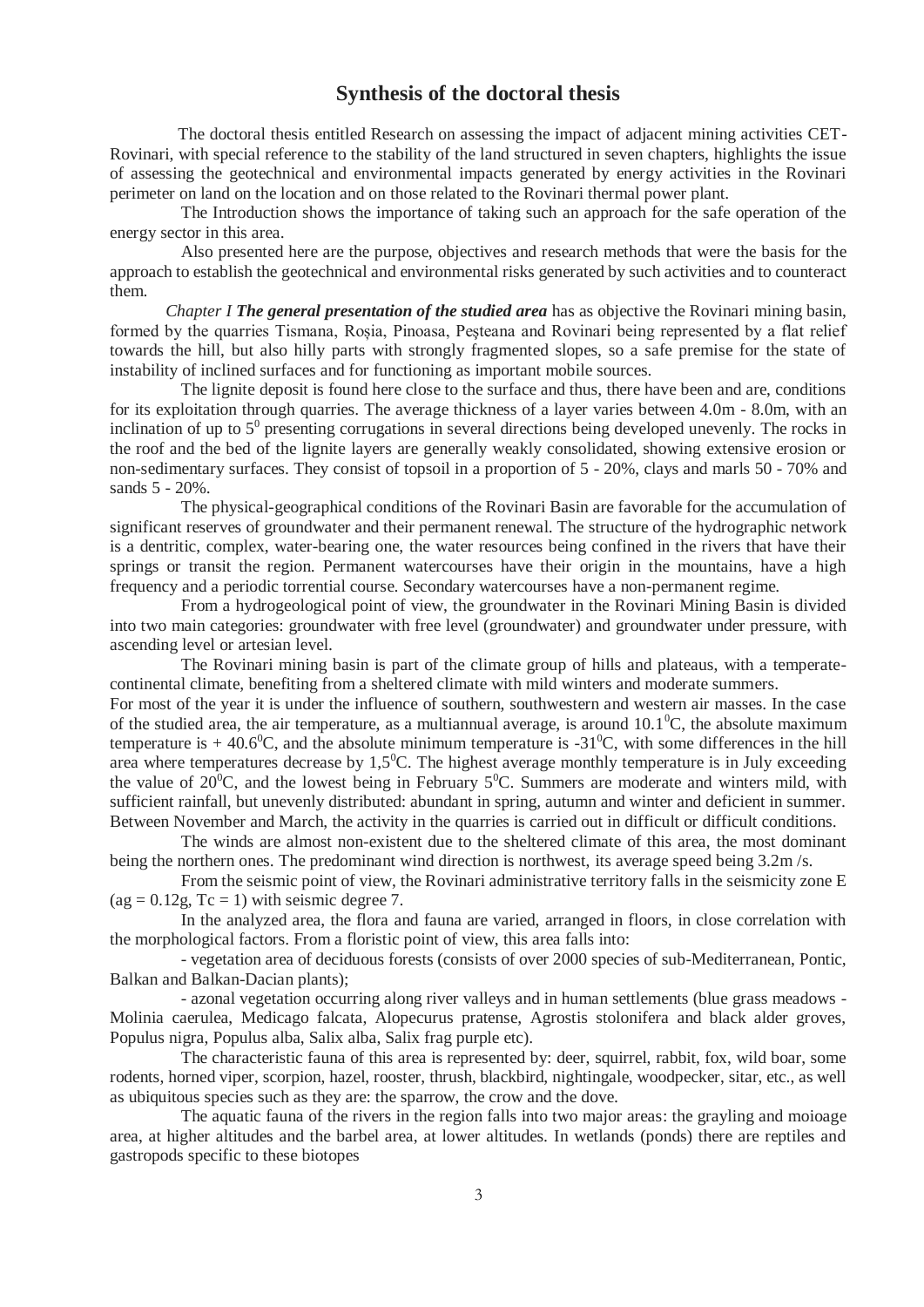Mining works carried out in the area led to the uncovering of hundreds of hectares, which had the effect of destroying the natural flora and strongly influencing the surrounding areas. The consequence of this situation is the accentuated reduction of the floristic diversity on the analyzed territory.

*Chapter II The current situation of the energy sector in the Rovinari Mining Basin* performs, at the beginning, a SWOT analysis for establishing the Mining Strategy of Romania 2017 - 2035 on lignite resources, after which we move on to the detailed presentation of energy activity in the Rovinari Basin represented by CET Rovinari and the operating quarries of this basin.

Rovinari Mining Basin, formed by quarries belonging to E.M.C. Roșia - Rovinari, is divided into four distinct areas as landforms: the meadow area of the Jiu River, the meadow area of the Tismana creek, the eastern hilly area and the western hilly area. The central part is represented by the alluvial plain of the Jiu, with altitudes varying between +168 m and +135 m to the south.

The quarries belonging to this basin are presented in detail below (location, opening, working technology, transport, dumps): Tismana, Rovinari, Roșia de Jiu and Peșteana

The Rovinari thermal power plant is located about 2 km northwest of the city of Rovinari and about 25 km S-V of the municipality of Tg-Jiu, in the immediate vicinity of mining operations in the Rovinari mining basin: the Rovinari, Tismana and Pinoasa quarries. The access inside the power plant is made from the national road DN 66.

Currently CET Rovinari has 4 energy groups / blocks of 330 MW each powered by a single boiler, designed to operate on lignite with gas support, each group having electrostatic dedusting plant, dense sludge plant, flue gas desulphurization plant. The 4 energy blocks are connected to 2 chimneys (two to one chimney), 220 m high, with an outlet diameter of 8.7 m.

The surface of the CET Rovinari enclosure is 826,555.84m2, being occupied by: constructions, municipal technological networks, transport routes and free land.

From the point of view of the infrastructure, on the CET Rovinari site there are the following equipment and installations: steam boilers  $(4 \times 1035 t/h)$  with the attached installations; steam turbines (330) MW) with ancillary installations; pipeline installations; electrical and automation installations; hydrotechnical installations; chemical water treatment plant; compressed air installation; fuel households; coal deposit; the slag and ash deposit to which, in the thesis, a short presentation was made.

*Chapter III The impact of energy activities in the Rovinari Mining Basin on the environment* is approached from two points of view: from the one generated by the lignite exploitation activities in this basin and from the one related to the production of electricity and heat after burning this lignite in thermal power plants. Thus, this dual approach outlined an overview of the assessment of the impact generated by energy activities in this area on the environmental components and allowed to find solutions to improve them in order to improve the quality of the environment.

The pollution generated by the mining activities in the Rovinari Mining Basin is generated by the lignite extraction process from this mining basin, producing a multitude of negative effects on the environment, the most significant being: the degradation / modification of the landscape; land degradation; the hydrodynamic imbalance of groundwater, as well as the pollution of surface runoff and groundwater; negative influences on environmental components; widespread noises and vibrations in the environment, which cause discomfort and negative influences on health; displacement of households from exploitation areas.

In chap. III, paragraphs III.1.1- III.5. pollution of the following environmental components is analyzed in detail: land / soil, air, surface and groundwater, noise pollution and biodiversity.

The pollution generated by CET Rovinari has at hand multiple possibilities to minimize the negative impact on the immediate environment, while the exploitation of the deposit raises major problems, both landscape and pollution of all environmental factors, problems that can not be solved immediate.

Despite this minimization of the direct negative impact on the source, the activity of the thermal power plant, by burning fossil fuels, is the activity with the most significant share of environmental degradation, compared to the exploitation of the deposit, if this activity does not comply with the conditions imposed by law. the field of environmental protection.

The main sources of pollution of the Rovinari thermal power plant are: chimneys of thermal power plants, wastewater and ash deposits.

In chap. III, paragraphs III.2.1- III.2. the pollution of the following components of the environment is analyzed in detail: land / soil, air, cooling and wastewater, noise pollution and biodiversity.

 *Chapter IV Environmental impact assessment of environmental activities in the Rovinari Mining Basin* is essential for the process of ecological remediation and reconstruction in order to ensure the safety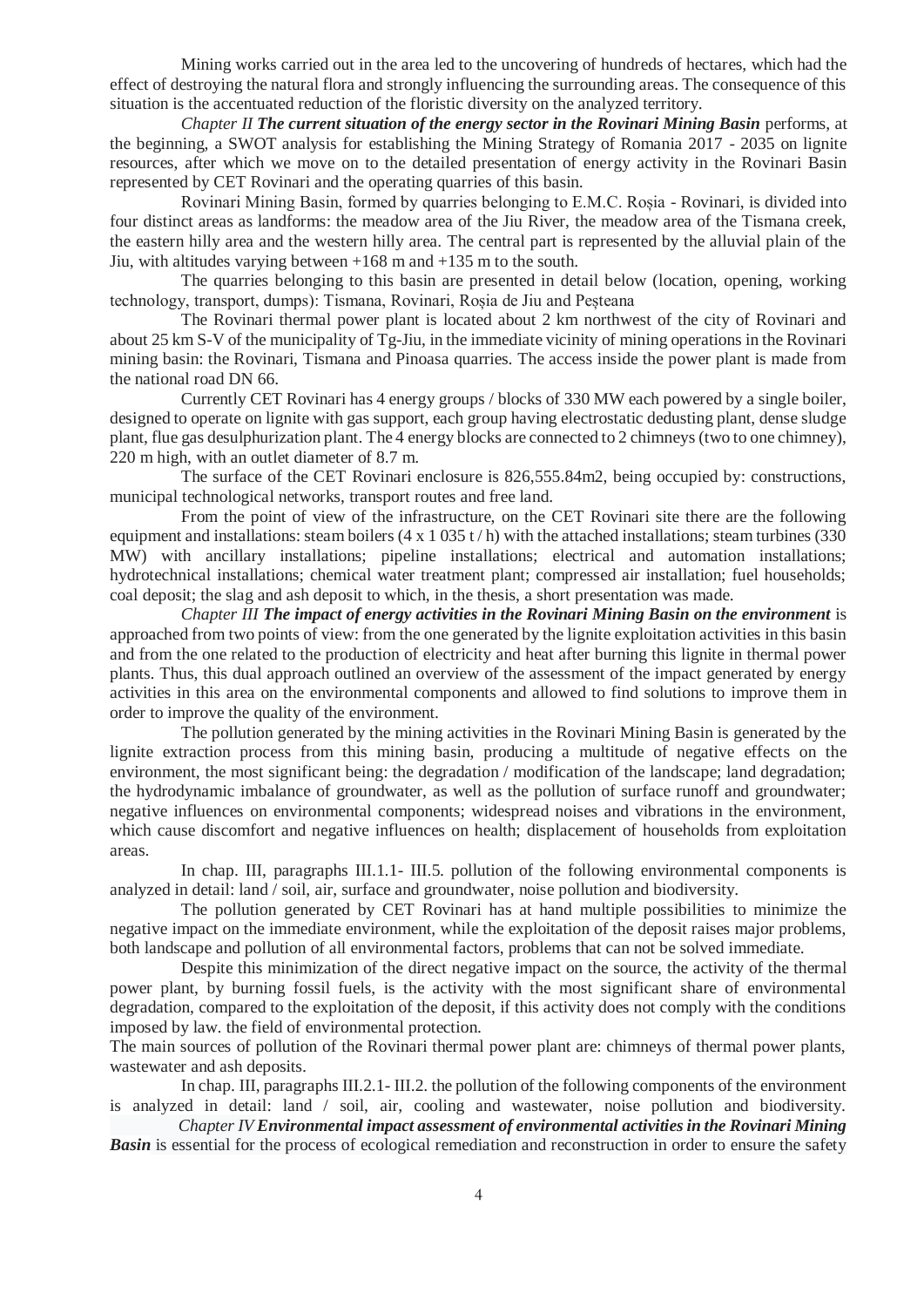of the population in the area, being an important tool in the decision-making process. imposed by the competent authorities.

 In the evaluation of the impact generated by the energy activity in the Rovinari basin, two methods from the specialized literature were used, namely: the Matrix method of Rapid Impact Assessment (MERI) and the Method of integrated quantitative assessment of the impact and risk of pollution of environmental components (EIRM). According to the Rapid Impact Assessment Matrix (MERI) method, the mining activities in the Rovinari basin have a moderate negative impact, caused mainly by the removal from the economic circuit of significant land areas and drying works, which influence the groundwater level with repercussions on the supply. with drinking water of some localities.

 According to the Integrated Quantitative Impact and Risk of Pollution (EIRM) method, the mining activities in the Rovinari basin generate an environment subject to the effects of industrial / human activities within permissible limits with minor risks to be monitored.

 In the case of CET Rovinari, according to the MERI method, the activities of the thermal power plant create a negative impact, and according to the EIRM method medium subject to the effects of industrial / human activities causing discomfort with medium risks at an acceptable level, which require prevention and monitoring.

Based on the analysis made by the two methods on the impact of the energy sector in the Rovinari basin, the general conclusion can be revealed that the activity of this sector does not lead to the identification of significant negative effects strictly associated with it.

*Chapter V The geotechnical study of the lands related to CET Rovinari* represents the first stage of the construction or consolidation process of an objective, which includes information about the consistency and structure of the soil, the level of the groundwater table and recommendations for the technical project.

 The paper analyzes two important and defining areas for determining the degree of stability of the lands related to CET Rovinari as required by the topic of the doctoral thesis:

• thermal power plant - enclosure:

• Gârla slag and ash deposit;

The geotechnical study involved: the execution of several drillings on the lands on which the objectives are located; sampling rock / earth and water; laboratory analysis of these samples; stability calculations of the objectives located on these lands.

In order to answer the topic of the thesis, it was necessary to know, from a geotechnical point of view, the lands on which the objectives under study are located. Such an approach involves time (several years), but especially high costs necessary for the geotechnical investigation of the land (drilling, sampling, laboratory determinations, etc.). Of all these conditions, the execution of drilling by a specialized unit is not within the reach of a doctoral student, both physically and financially.

Therefore, in order to respond to the topic of the doctoral thesis, we used the data provided in the Geotechnical Study of the lands related to CET Rovinari carried out by S.C. Institute for Scientific Research, Engineering and Design of Mines on Lignite - S.A. Craiova, which included the works of geotechnical exploration of the land afferent to the Rovinari thermal power plant. It is stated that the geotechnical drilling was carried out by S.C. Institute of Energy Studies and Designs S.A. Bucharest with FSC 2.5 drilling rig at depths between 15m and 30m.

 The drilling positions were established according to the proposed location for the important constructions, and the drilling depth according to the development of these constructions both in plan and vertically. The study was carried out in two stages: stage Ia on the right bank of the Jiu River (the lands on which the constructions related to the thermal power plant and the lands related to the coal depot are located) (fig. nr.V.2) and stage II on the left bank of the Jiu River (Cicani - Beterega - Gârla slag and ash deposit).

 The geotechnical investigation works aimed at establishing: the stratification of the site land, the physical-mechanical characteristics of the lands encountered, the hydrostatic level and the chemical characteristics of the waters in the subsoil of these lands. In establishing in the laboratories I.C.S.I.P.M.L-Craiova the physical and mechanical properties of the rocks (presented in detail in the thesis) I also participated in the actual testing stage and in the calculation of these properties (2017).

 The following is a summary, based on personal processing, of the data from this study. Following the analysis of the stability of the lands on which the constructions inside the Rovinari CHP are located, the following conclusions were obtained:

Conventional pressures, *pconv*., determined according to STAS 3300/2 - 1985 and the Norm for the design of direct foundation structures - NP 112/2014, were calculated taking into account the basic values by categories of layers, corresponding to foundations with the width of the sole  $B = 1m$  and  $B = 2.5m$  and depth  $D = 2m$  and  $D = 3.5m$  both for cohesive soils - as a function of plasticity  $(I_p)$ , consistency  $(I_c)$  and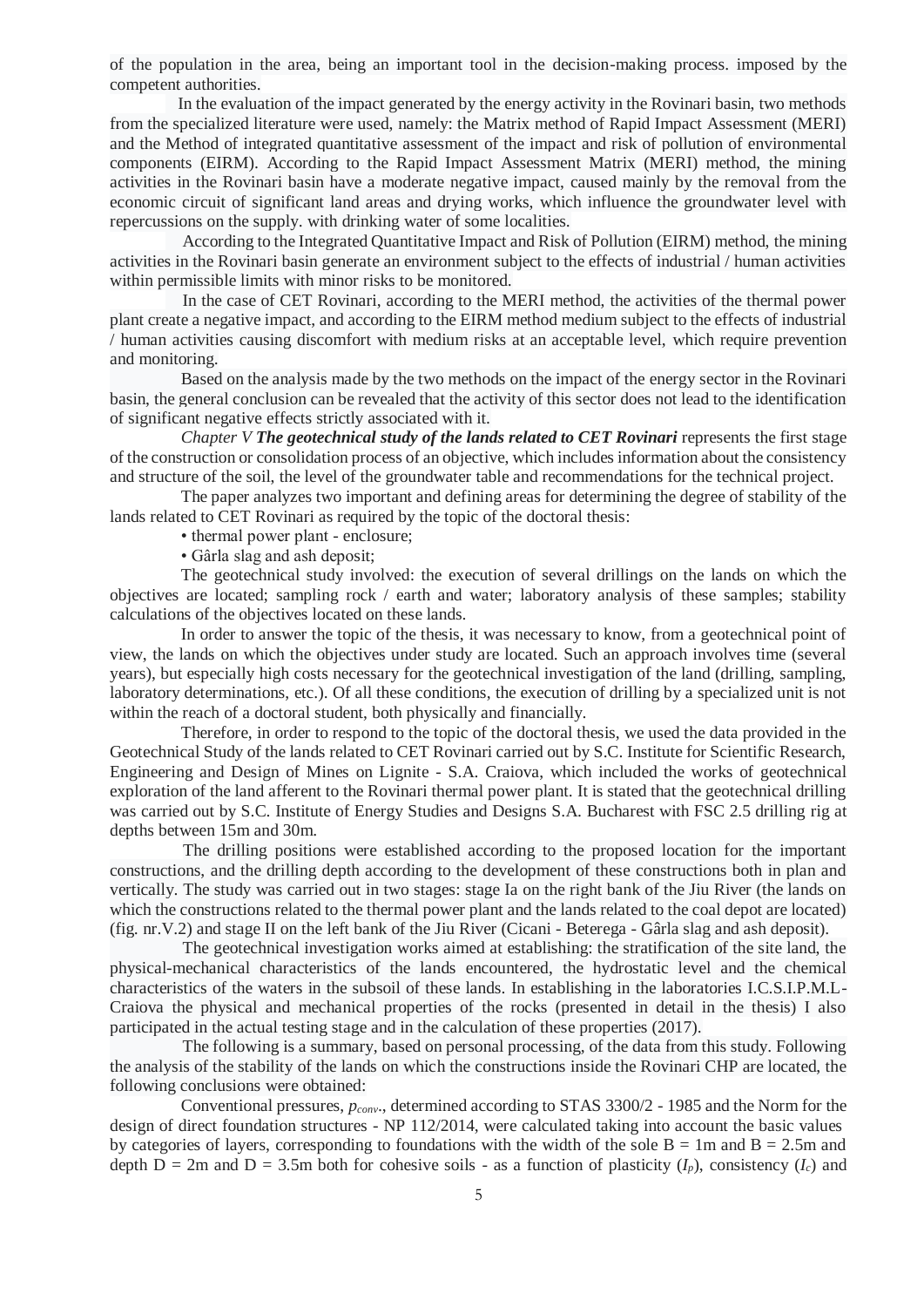porosity (pore index *e*), and for non-cohesive soils - as a function of degree of compaction (*Id*) and humidity (*W*).

In general, the conventional pressure exceeded 250-300kPa, small values, up to 200kPa, highlighting both in depth and close to the surface, in layers of clay, soft plastic dusty clay, soft plastic dusty sand, soft plastic clay sand.

• Permissible pressures at the deformation limit state (fundamental loads)  $p_{p}$ , have the minimum values  $p_{p}$ , min = 92kPa for continuous foundations with the small side of the foundation base B = 0.6 m and the foundation depth  $D = 0.8$  m and maximum  $p_{p_l, max} = 287kPa$  for foundations with maximum dimensions of  $B = 2.5$ m and  $D = 3.5$ m.

Because the average effective pressure at the base of the foundations is pef,  $med = 81kPa$  for foundations with dimensions of  $D = 0.8$ m and  $B = 0.6$ m and of pef, med = 259kPa for those with dimensions  $D = 3.5$ m and  $B = 2.5$ m pressures lower than the limit pressure values calculated for the two extreme dimensions of the existing foundations at CET Rovinari (see table no. V.10) it can be confirmed that the condition imposed in relation V.5 is met, *ie the land foundation under constructions placed on direct foundations is stable.*

 *Absolute probable settlements, s, minimum smin = 13mm and maximum smax = 54mm* corresponding to an average net unit effort  $p_{net} = 280kPa$  on the foundation base, fall within the permissible limits for constructions (permissible values for any type of construction are higher than 80mm).

 *Permissible pressures at the load-bearing capacity limit state (special loads), Rd*,, have the minimum values *Rd, min* = 122kN / m for continuous foundations with the small side of the foundation base B  $= 0.6$ m and the foundation depth D = 0.8m and maximum of Rd, max = 1196 kN/m for foundations with maximum dimensions of  $B = 2.5$  m and  $D = 3.5$  m.

Taking into account that the calculation values of the vertical actions are  $Vd = 107kN/m$  for foundations with dimensions of  $D = 0.8$ m and  $B = 0.6$ m and  $Vd = 1058$ kN / m for those with dimensions D  $= 3.5$ m and B  $= 2.5$ m values lower than the minimum of the pressures at the limit capacity of load-bearing capacity (see table no. V.11) it is found that the condition imposed in relation V.9 is met, ie *the foundation ground under the constructions placed on the foundations direct is stable.*

*In case of indirect foundation (on piles)* of the constructions inside CET Rovinari (chimneys, gas duct supports) the ultimate load-bearing capacity of a pilot  $(R_{c,d} = 379 \text{kN})$  is higher than the calculation value of the axial compression load on of a pilot corresponding to the ultimate limit state is  $(F_{c,d} = 224.5 \text{kN})$ , which ensures the stability of these constructions.

*Following the analysis of the stability of the Gârla slag and ash deposit*, the conclusions are as follows:

• In order to establish the geotechnical characteristics of the basic terrain, the company SC GEOCONSULTING SRL carried out 6 geotechnical drillings (F1-F6), and three dynamic penetrations (P1- P3), up to a depth of 6.00 m.

From the point of view of landslides, although the studied area falls within areas with high potential for landslides, the location of the deposit, being in a former quarry, does not present any risk.

The slag and ash deposit falls into geotechnical category 3 with major geotechnical risk.

• The basic value for the conventional basic  $p_{conv}$  pressure taken into account in the calculation of the foundation ground will be 250 kPa for fundamental loads, the width of the foundation base  $B = 1.00$  m and the depth  $D = 2.00$  m, which for the given conditions will be the conventional calculation pressure *pconv* calculation.

• The site terrain does not require improvements or consolidations because the actual pressures exerted by the dams on the filler material are much lower than conventional calculation ones.

 The calculation of the general stability of the Gârla slag depot (for the designed structure) was performed with the specialized program SLOPE W-Version 3, of the Canadian company GEOSLOPE International Limited using the methods Fellenius and Bishop, which evaluates the safety factor based on moments and Janbu, which assesses the force-based safety factor. The geotechnical parameters taken into account for the final deposit quota of 192.00 mdMN are given in table no. V. 15, and the results of the calculation of the safety factors by the three methods, for different values of the range / safety guarantee are given in table no. V. 16.

 From the analysis of the results of the calculations of the stability factors results the need to keep permanently in storage the dimensions of the beach / safety berm of at least 60 m to obtain permissible safety factors for the situation of an earthquake equal to the one taken into account  $(K_h = a_g = 0.15g)$ .

*Chapter VI*. *Land stabilization and rehabilitation solutions* include a series of measures that must be taken in order to reduce the impact generated by the activities of the energy sector in the Rovinari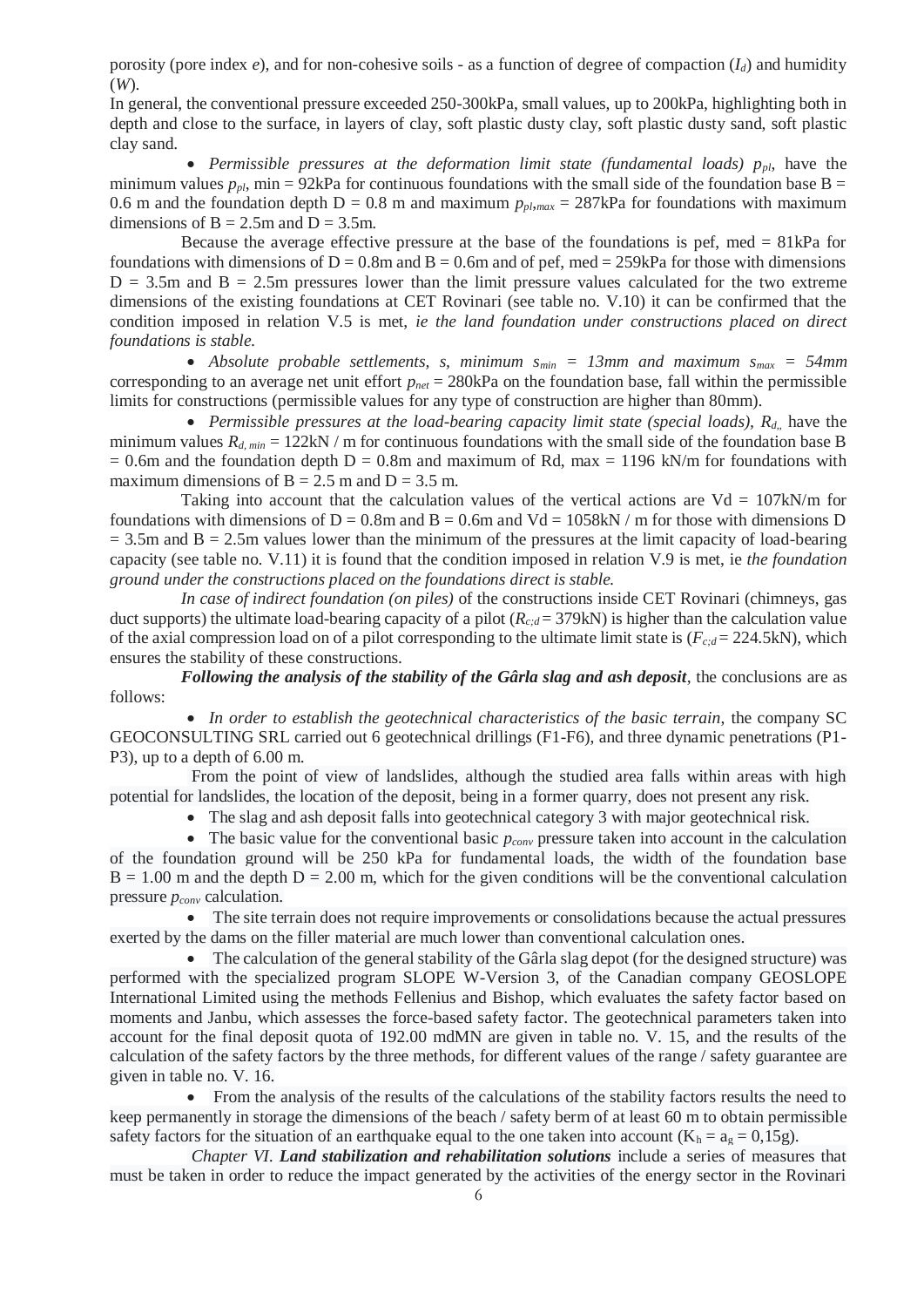basin on the related lands as well as on the environment. Achieving physical stability removes the phenomena to which the ground is exposed (erosion, landslides, freeze-thaw phenomena) and consists in improving the foundation ground through various processes. The works are diversified according to the problems identified following the geotechnical and geomorphological analyzes:

works with the role of restoring (completing) in the soil the moisture deficit (irrigations);

 works that have the role of preventing or eliminating the excess water from the soil, from its surface (regularization of watercourses, irrigation, drainage and drainage);

 works that have the role of protecting the soil against the mechanical action of water and wind (works to prevent and combat / control soil erosion);

 works for water accumulations necessary in agriculture, industry, leisure etc. These works consider the following:

- control of slope erosion, including stability;
- control of floods and riverbed processes;
- irrigation and drainage;
- arrangement of accumulation lakes.

The main effect of stabilizing the foundation ground is to increase the shear strength of the earth, which leads to a higher load-bearing capacity, respectively to the possibility of supporting higher loads. In addition to increasing the resistance, the stabilization process also has effects on the permeability of the soil in the sense of its decrease, which means a stabilization of volume variations. As the permeability decreases, so does the degree of compressibility of the soil, thus providing greater safety to buildings located on such land.

The stabilization process consists of introducing and mixing additives (stabilizing agents) into the soil, in powder or suspension form, in order to improve the volume stability, strength, permeability and durability of the soil.

Due to the fact that the stabilization of the foundation ground is a complex process, it is necessary that the stabilization works be monitored both during the execution and during the entire operation.

*Cement stabilization* is effective for clay soils and less effective for organic or highly plastic soils. However, in the latter case it is possible to obtain increases in strength by the addition of an additional source of calcium, which provides an additional amount of calcium ions necessary for the chemical reaction to take place.

*Lime stabilization* is quite effective especially in clay soils. In the case of granular soils or those with small clay fractions, the efficiency of the method is quite low. In general, lime is effective for soils whose plasticity limit is between 10% and 50%.

Where the use of cement or lime does not lead to the desired strengths, these materials can be mixed with others to obtain the desired properties. The composition of the stabilizing agent will be made only after knowing the initial geotechnical characteristics of the earth.

In recent years, land stabilization procedures have developed more and more, now it is possible to stabilize the land to great depths (45 m), and, under special conditions, even to greater depths. The stabilization of the foundation lands by means of the columns with stabilizing agents has a double role, with effects on the improvement of the geotechnical characteristics of the surrounding land, as well as with the role of resistance piles for the respective construction.

The stabilization process must be chosen according to the geotechnical characteristics of the site, the economic conditions as well as the execution conditions (existence and location of the execution equipment).

Taking into account the conclusions presented in Chapter V, §V.6.1.4 on the foundation conditions *for the area of buildings and equipment inside the Rovinari thermal power plant*, it is considered that the foundation systems to ensure their stabilization are:

- in the case of equipment (tanks, silos, etc.) with a large bearing surface the solution: direct foundation on a general eraser executed on a compact ballast cushion;

- in the area of the chimneys: screed of minimum 3-4m thickness and piles with a plug of sufficient length to enter the terrace formation;

#### *In the case of the Gârla slag and ash deposit*, it is considered that:

- the basic land on the site does not require improvements or consolidations;

- in order to achieve the stability of the deposit (contour dams) it is necessary to permanently maintain in the deposit the dimensions of the beach / safety guarantee of at least 60 m in order to obtain permissible safety factors for the event of an earthquake equal to the one taken into account ( $K_h = a_g = 0.15g$ ).